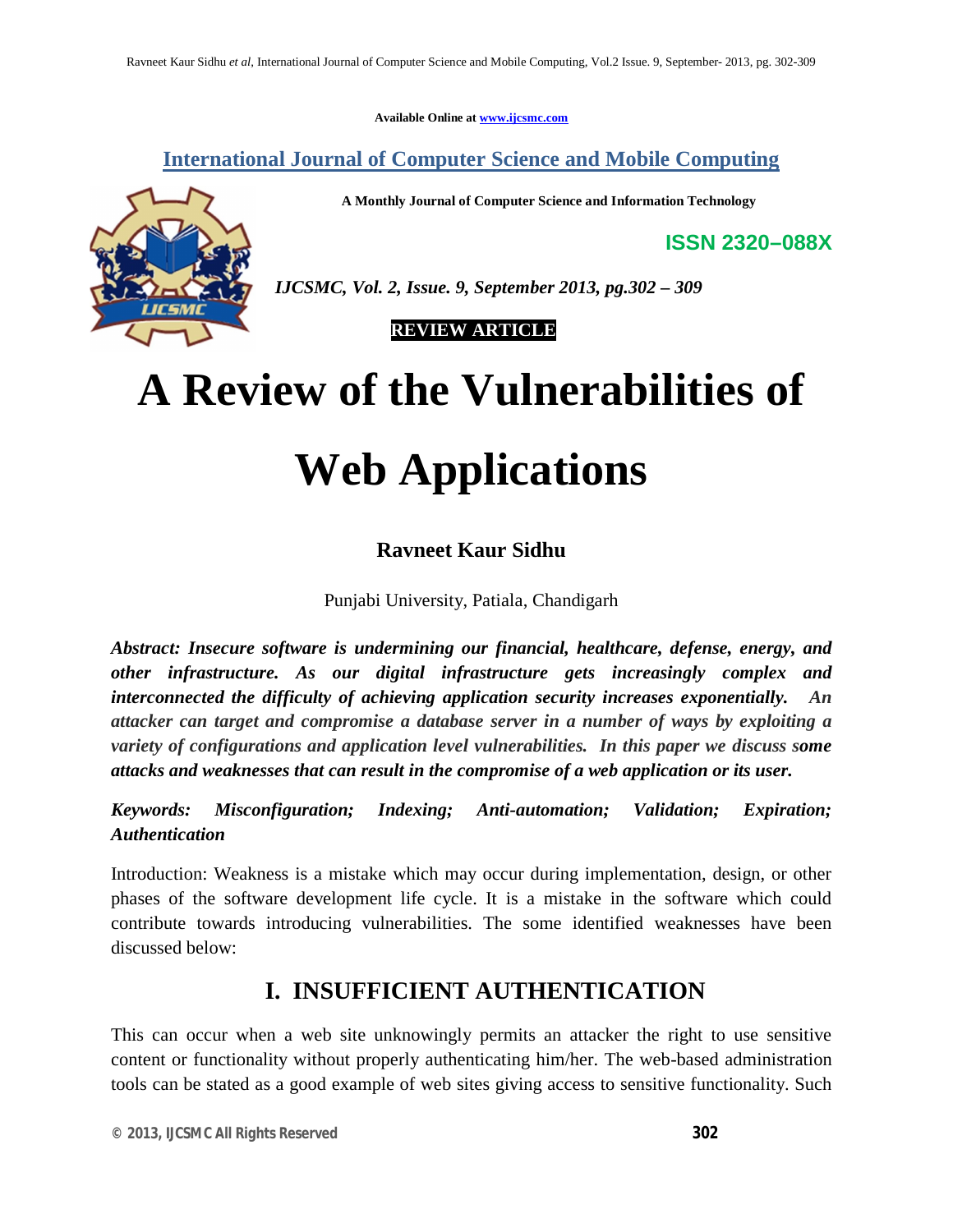web applications should not be directly accessible, especially without requiring the proper authentication and verification of the user's identity.

To make the application more secure, sometimes no link to the location is given into the web site. However, even if a resource is unknown to an enemy, it still has an accessible URL. The explicit URL could be discovered through brute force. Hence, all resources of content or functionality should be appropriately protected

## **II.INSUFFICIENT AUTHORIZATION**

This happens when an adequate number of authorization checks are not performed. The user may perform a function or access data in a manner which is not in sync with the security policy. Procedures of authorization should enforce only that which is permitted. Even an authenticated user should not necessarily have complete access to all content and functionality.

**INSUFFICIENT FUNCTION AUTHORIZATION:** Usually different functionality is granted to different users. A news site may allow its users to view stories, but not necessarily publish them. An accounting system may have different permissions for different employee operators. Inadequate function permission happens when users are not prevented from accessing functionality which is not on the lines of the security policy.

**INSUFFICIENT DATA AUTHORIZATION:** Programmers normally have complete knowledge of functionality of an application, but not always have a entire mapping of all the data that an application may access. Relying on third party systems such as database to perform data authorization results in insufficient data authorization.

## **III. INSUFFICIENT TRANSPORT LAYER PROTECTION**

The communication may be exposed to un-trusted third-parties, hence, providing the attacker an opportunity to steal insightful information. Websites typically use protocol layers to provide encryption. Still, unless the website is configured to use layer protocols correctly, the vulnerability remains.

**LACK OF TRANSPORT LAYER ENCRYPTION:** Unencrypted communication between client and the websites leaves it open to man-in-the-middle attack. An attacker passively intercepts the communication which gives them access to any data that is being transmitted. An attacker can actively inject or remove content from the communication. An attacker can also redirect the communication so that the website and client may no longer communicate with each other. Instead they unknowingly communicate with the attacker.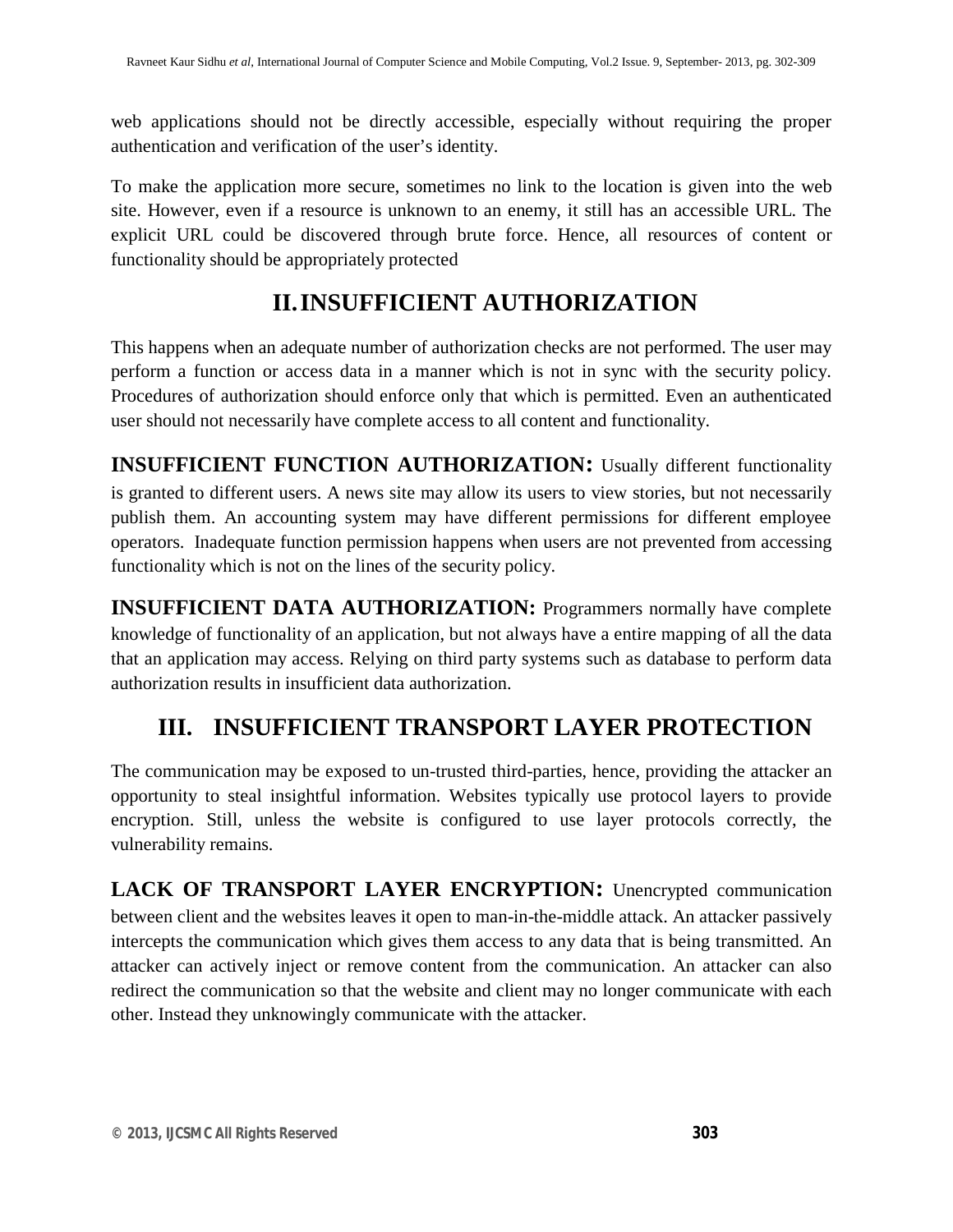**WEAK CIPHER SUPPORT:** In the past, high level cryptography was restricted from extensive use. Hence, websites supported weak cryptography. Weak ciphers are more vulnerable to attack. This is because of the relative ease of breaking them.

Today, much stronger encryption techniques and ciphers are used, but some websites still support weak ciphers. Just because of this, the attacker can manage to break the weak encryption. For this very reason, the server should accept only strong ciphers.

#### **IV. INFORMATION LEAKAGE**

An application may sometimes unknowingly reveal secretive data. Any kind of leakage of sensitive data should be prevented whenever possible. The results of unchecked information leakage could be huge.

Information leakage in context of sensitive data deals with exposure of data that is confidential. Credit card numbers are examples of user data that needs to be protected from leakage.

**DEVELOPERS COMMENTS LEFT IN PAGE RESPONSES:** Failure to remove comments can result in the leak of information such as internal network information or SQL query structure. Comments are left within code to help the debugging. There is no apparent harm in allowing inclusion of inline comments but they should be removed before public release.

**IMPROPER APPLICATION OR SRVER CONFIGURATIONS:** This would be the response to an invalid SQL query. Error messages and version numbers are improper to use because these are useful to an attacker. The information leaked by an error message can provide detailed information on how to construct valid SQL query for the backend database. The default configurations of a server provide software version numbers and error messages. Changes to disable these features can prevent the display of such information.

**DIFFERENCES IN PAGE RESPONSE BEHAVIOURS:** "User friendly" application usually have a Forgot Password feature due to which an attacker can find valid email accounts. Once the email address is confirmed before sending a mail, information leakage occurs.

## **V. SERVER MISCONFIGURATION**

Exploitation of the configuration weaknesses of web application servers is very common. Servers usually come with default files. They may have some unwanted services; debugging or administrative functions which may be accessible to any user. Such features assist an hacker to gain sensitive information. Inability to completely lock down the server may set improper directory permissions. The error messages occasionally result in data leakage. This leaked information could be used to enhance the accuracy of the attack.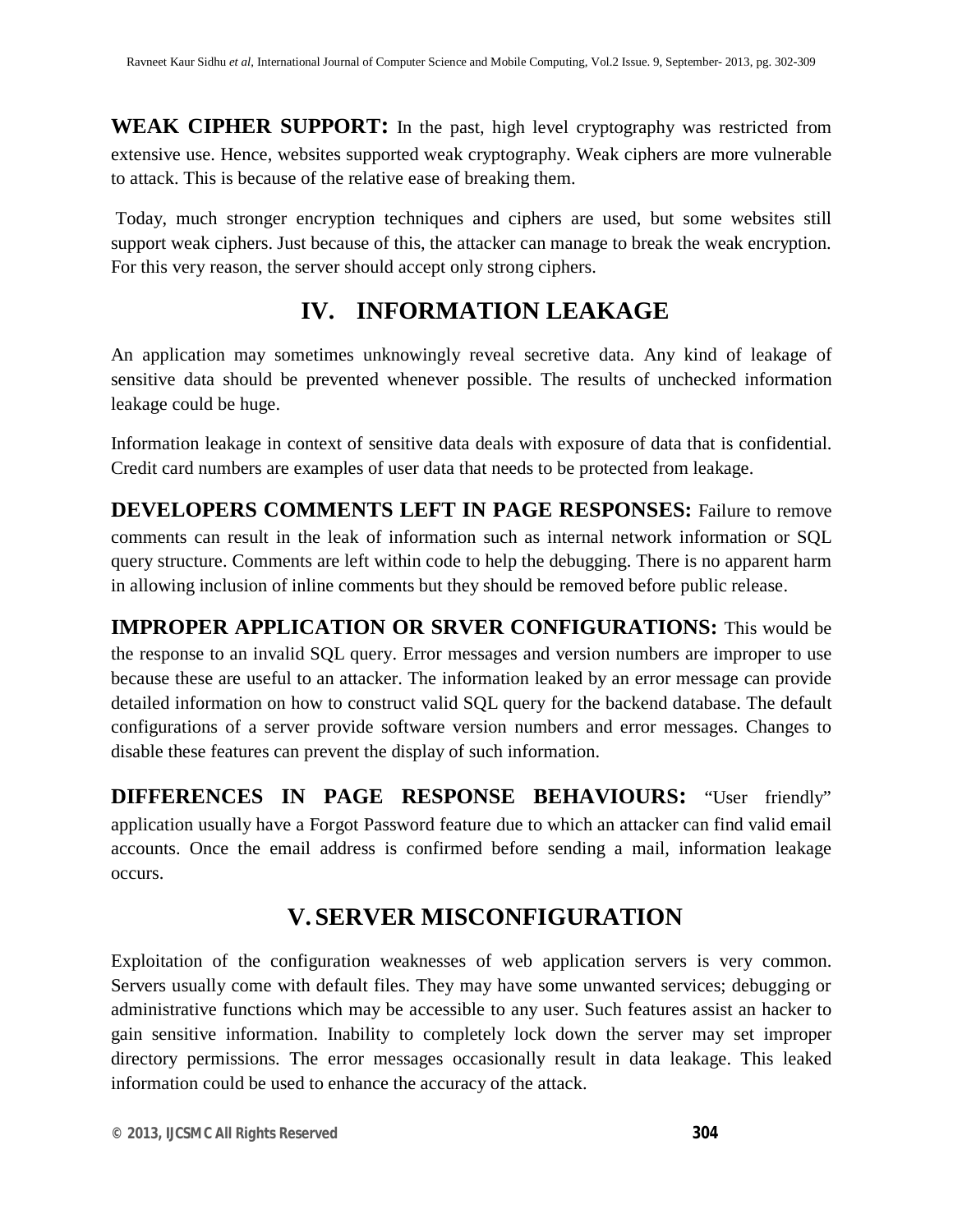## **VI. APPLICATION MISCONFIGURATION**

Weakness exists in configuration of web applications. Many applications come with debug and quality analysis features which are enabled by default. These features help to gain access to sensitive information. Similarly, default installations include usernames and passwords and special access mechanisms. Application-based configuration files may reveal the settings in configuration files. All this may lead to unauthorized access to private data.

#### **VII. DIECTORY INDEXING**

A web server function lists the files of a requested directory if the normal base file is not present. When the request of the main page of a site is requested to the web server, the root directory is searched for the default file name. The requested page is then sent to the client. However, if the requested page is not present; the server dynamically issues a listing of the directories and sends the output to the client. This could contain information not intended for public. Although it is potentially undamaging but it could allow leakage of information.

## **VIII. IMPROPER FILE PERMISSIONS**

The confidentiality and integrity of a web application is under constant threat. When file system has incorrect permissions, it is then that the problems arise. An attacker can be able to access restricted directories and also be able to modify their contents. For example, an anonymous account which has write permission to a file can modify the contents of the web application in an unpleasant manner.

The resources offered by an underlying file system are accessed by a web server by using the operating system account which has permissions to access the source code and execute the server side scripts. When a browser requests for a file, the pre-defined security settings and the file type influence the web server in deciding how to load a file. The web server may either serve the request depending on the permissions assigned or return a permission-denied error.

# **IX. IMPROPER INPUT HANDLEING**

One of the most common weaknesses across applications today is poor input handling. It is a primary cause of critical vulnerabilities that exist in various web applications.

The term 'input handling' is generally used to describe validation and filtering of input data. Input is received from various sources. For web applications, input can be handled in various formats and obtained via numerous locations. Application variables and configuration files, etc. are the source of non-web application input. All input should initially be considered untrusted applications which process such input may become vulnerable to attacks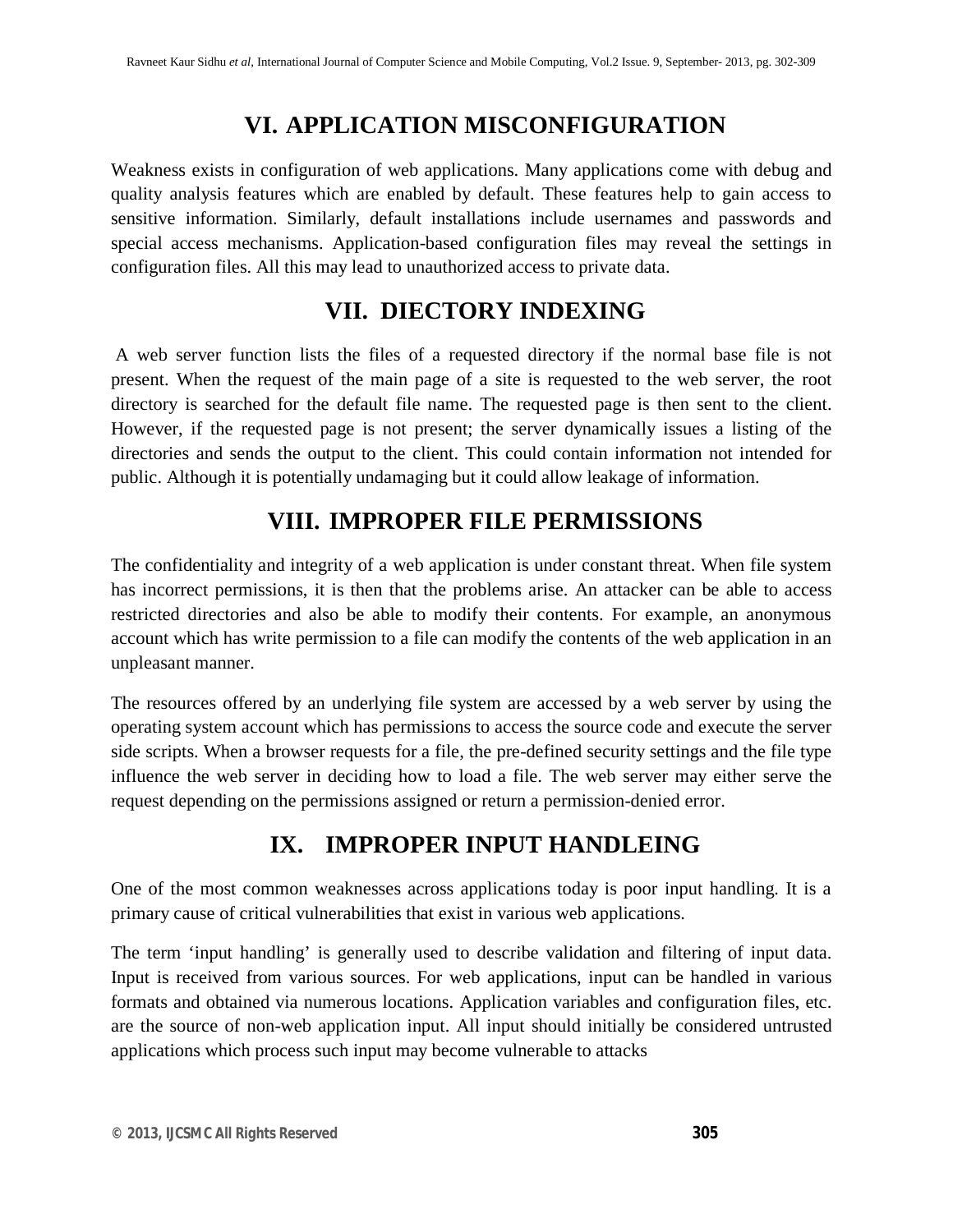**IMPROPER INPUT VALIDATION:** Validating the input is one of the most important aspects of input handling. It is vital to identify the form and type of data that has to be acceptable for the application. Accurately defining restriction requires defining the expected format and the usage of each instance.

Checks for correct syntax, type safety, length of string and it's character set, upper and lower bound of numeric values must be validated. Validation should be performed during concatenation of input from multiple sources.

**CLIENT SIDE VS SERVER SIDE VALIDATION:** Most developers commit a common mistake of including only JavaScript function routines for client side of an application. This is beneficial on the client side but do not provide a security feature. This is so because all data on the client side is modifiable by an attacker. The risk from certain features and plug-ins becomes noteworthy when the developer starts rely on it as the only means of input validation. This is not a safe practice. It gives a false sense of security. However, it must be noted that while client side validation is good for user interfaces, it cannot be a substitute for server side validations. Performing the latter validation ensures the integrity of controls. Additionally, the server-side validation is always effective.

#### **ATTACKS DUE TO IMPROPER INPUT HANDELING:**

**BUFFER OVERFLOW:** If the length of the variable in the input is not validated before copying to the destination, then the weakness may be exploited by exceeding the size of input as compared to the size of the destination. This will cause overflow of the destination's address in memory. An SQL query may return all the rows from a database, irrespective of whether the user name is real or the password is a valid or not. This may be caused by appending the OR statement to the WHERE clause. This elevates all rows in the table to true .If an attacker user this method then he shall be logged in as the first or last user from the users table.

**OS COMMANDING:** This attack technique is used for executing the commands of an operating system in an unauthorized manner. Improper input handling is one of the common weaknesses that can be used to run unauthorized commands. Due to non-existent input handling the change in the parameter value of the template by an attacker can trick the web application.

## **X.IMPROPER OUTPUT HANDLING**

This refers generation of outgoing data. Improper output handling mat lead to vulnerability. Those actions which were never intended by the application developer may become performable. Such involuntary interpretation is also application vulnerability.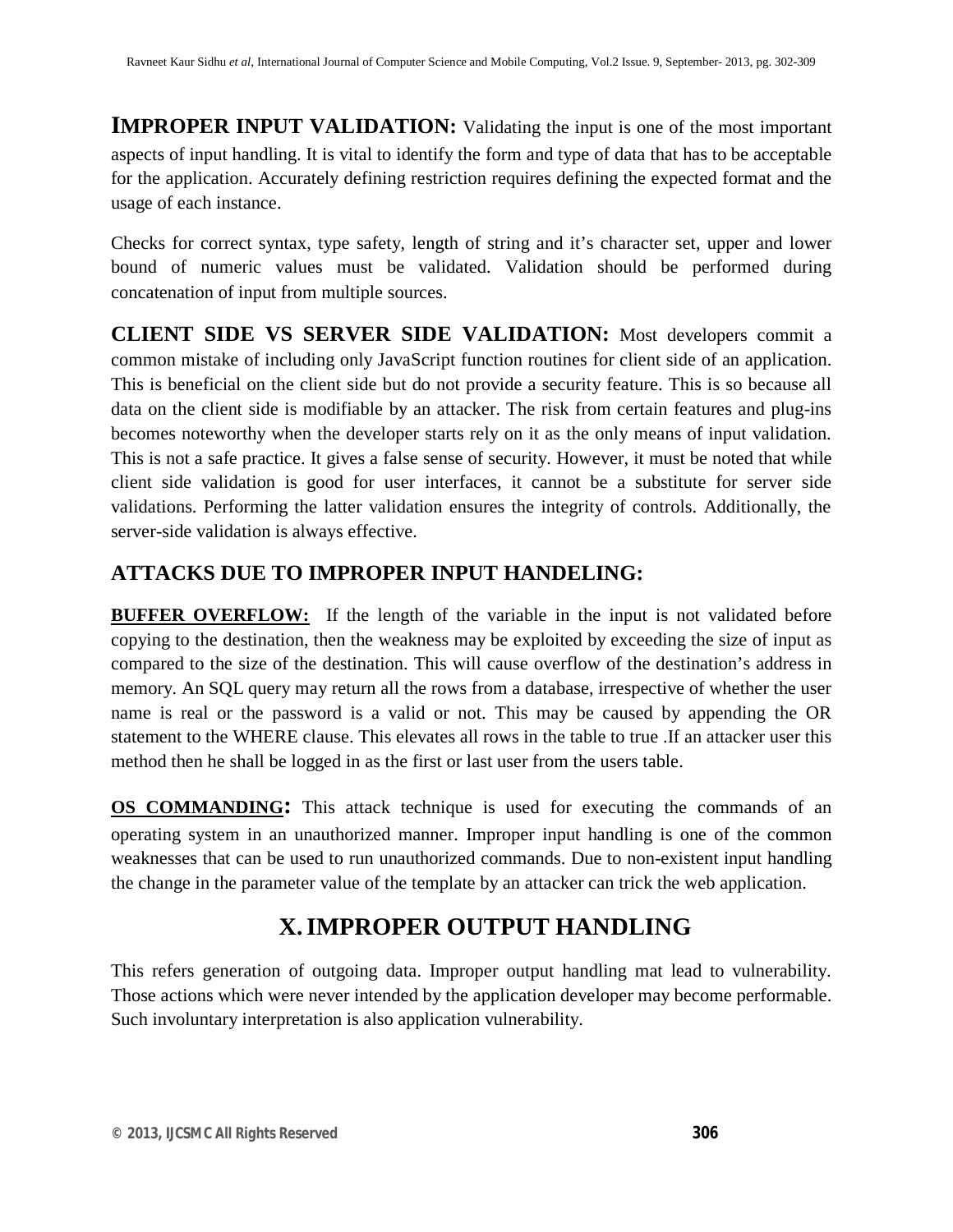Whenever any data leaves the boundary of an application, it may be subjected to improper output handling. Such boundaries exist where data traverses contexts such as application passing data to other applications. It also includes passing data within layers of the application architecture

This may take various forms within an application. Protocol, application and data consumer related errors can be the various forms into which these can be categorized into. The protocol errors include improper output escaping and incorrect passing of output data. If in any case, the application is unable to avoid the previously known vulnerabilities, it may cause improper data handling resulting in consumer data's abuse.

Proper handling of output data prevents the unintended data interpretation. To achieve this, developers must understand the complete working of the application in context to its data model. Any application cannot be completely secure unless it is protected against un-intended interpretations, the core requirement for which is to handle output operations in a secure fashion.

**COMMON DATA OUTPUT LOCATIONS:** The most common data output locations are:

**INSIDE HTTP HEADERS:** HTTP headers exist in HTTP requests and responses. They define client and resource characteristics. Attacking the HTTP headers involve changing the HTTP message structure. Doing this enables the attacker to abuse the clients and servers.

**INSIDE HTML TAGS:** The browser treats the text between  $\langle tag \rangle \langle tag \rangle$  as text to be displayed. If data is somehow unintentionally included in this text, then it may lead to vulnerabilities.

**INSIDE HTML ATTRIBUTES:** The tag attributes contain data about web applications. Some special attributes have specific meaning and hence require extreme care in usage avoid introducing vulnerabilities.

**INSIDE CLIENT-SIDE SCRIPT:** The data inside <script>tag more often than not deserves special care. If not correctly coded there is a risk of advancing risk which may invite various attacks.

**INSIDE XML MESSAGES:** XML can be found at almost every layer of web applications. Apparently, even if properly encoded, some types of XML messages can contain certain attributes which may have special meaning. The interpretation may be such so as to cause vulnerability.

**INSIDE SQL QUERIES:** Behind almost every web applications is a relational database. Applications must insure that SQL queries based on user influenced data do not allow the data to be interpreted as instructions to the database.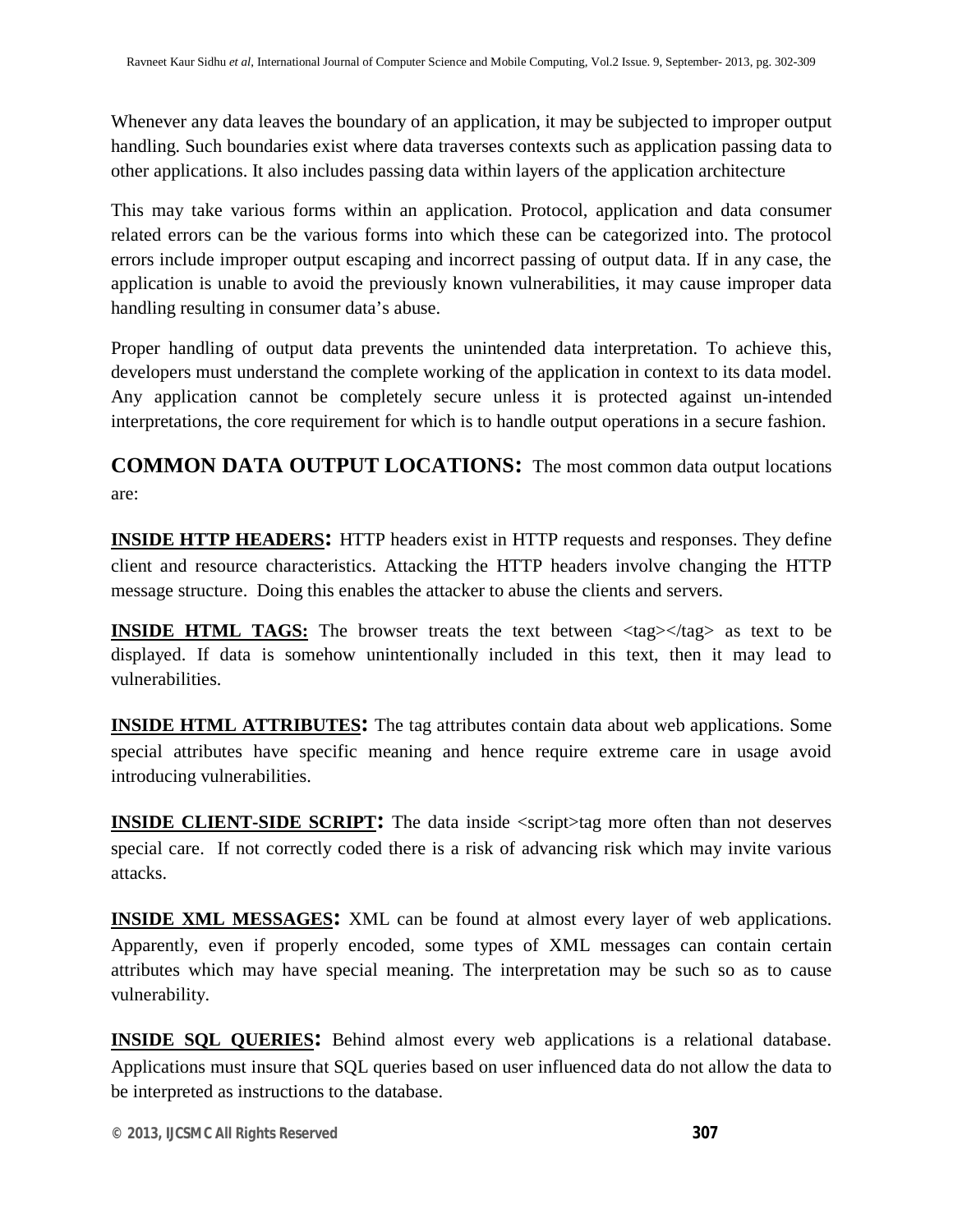## **XI. INSUFFICIENT PROCESS VALIDATION**

Ideally, there should be no way of working around manipulating the intended flow of logic of a business application. In a real world scenario, insufficient process validation has most often resulted in monetary loss due to ineffective access controls.

Validation is required for two types of processes: Flow control and Business logic.

Flow control is the multi-step process that needs to be followed in a specific order by the user. When an attacker performs the steps in a jumbled order certain to access controls may be bypassed. This may result in an application integrity error. Some examples of multi-step processes are account signup and password recovery etc.

Business logic is the context in which a process may execute as governed by the requirements of a particular business. Exploiting such weakness requires knowledge of business. Due to this, the typical security measures like scans and code review are not able to uncover such a weakness.

#### **XII. INSUFFICIENT SESSION EXPIRATION**

This occurs when an attacker is able to reuse old session ID for authorization. Insufficient session expiration increases a web site's exposure to attacks that steal user's previously used session identifiers.

HTTP is a stateless protocol. Cookies are used to store a session ID's which may uniquely differentiate one user request from other. Therefore, confidentiality of each session ID is a must. It may be able to prevent multiple users from accessing the same account.

There are two types of session expiration time-outs, one which is absolute and another which happens due to inactivity. The former is defined by total amount of time a session can be valid without re-authentication, where as the latter occurs after the expiry of idle time allowed before the session is invalidated. The absence of proper session expiration may amplify the likelihood of attacks. The chance of successfully guessing a valid session ID increases for a long expiration time. The longer the expiration time, the more number of concurrent sessions can exist at a given time. And, the larger the pool of sessions, more likely it is for the attacker to guess one at random. Even a short session inactivity timeout does not help. This is the case, if a token is immediately used. The short timeout helps to insure that the token is relatively harder to capture while it is still valid.

To keep the lifespan of a session ID as short as possible, a web application should invalidate a session after completion of a predefined amount of idle time. The user should be provided with the means to7 invalidate their own session. Self initiated logout helps and is indispensable in a shared computing environment. Either the logout function could be notably visible to the user or explicitly invalidated for a user's session to disallow reuse of the session token.